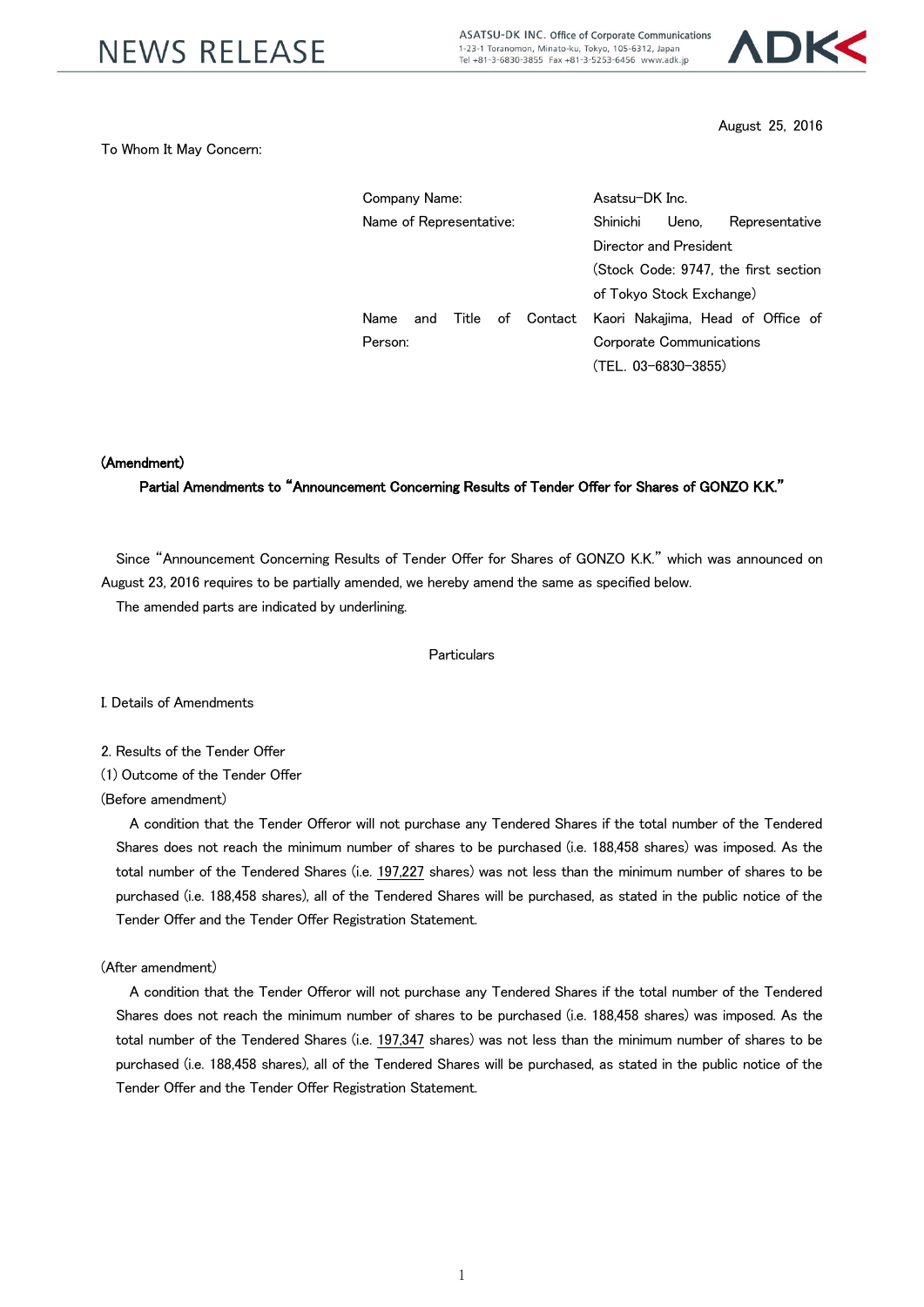# (3) Number of Purchased Shares

### (Before amendment)

| Classes of shares, etc.                            | a. Number of tendered shares | b. Number of purchased shares |  |
|----------------------------------------------------|------------------------------|-------------------------------|--|
|                                                    | following conversion         | following conversion          |  |
| <b>Shares</b>                                      | 197,227 (shares)             | 197,227 (shares)              |  |
| <b>Stock Acquisition Rights</b>                    |                              |                               |  |
| with<br>Stock Acquisition<br>Bonds<br>Rights       |                              |                               |  |
| Trust Beneficiary Certificate for<br><b>Shares</b> |                              |                               |  |
| Depositary Receipts for Share                      |                              |                               |  |
| Total                                              | 197,227                      | 197,227                       |  |
| (Total number of shares (diluted))                 |                              |                               |  |

## (After amendment)

| Classes of shares, etc.                             | a. Number of tendered shares | b. Number of purchased shares |  |  |
|-----------------------------------------------------|------------------------------|-------------------------------|--|--|
|                                                     | following conversion         | following conversion          |  |  |
| <b>Shares</b>                                       | 197,347 (shares)             | 197,347 (shares)              |  |  |
| <b>Stock Acquisition Rights</b>                     |                              |                               |  |  |
| with<br>Stock Acquisition<br><b>Bonds</b><br>Rights |                              |                               |  |  |
| Trust Beneficiary Certificate for<br><b>Shares</b>  |                              |                               |  |  |
| Depositary Receipts for Share                       |                              |                               |  |  |
| Total                                               | 197,347                      | 197,347                       |  |  |
| (Total number of shares (diluted))                  |                              |                               |  |  |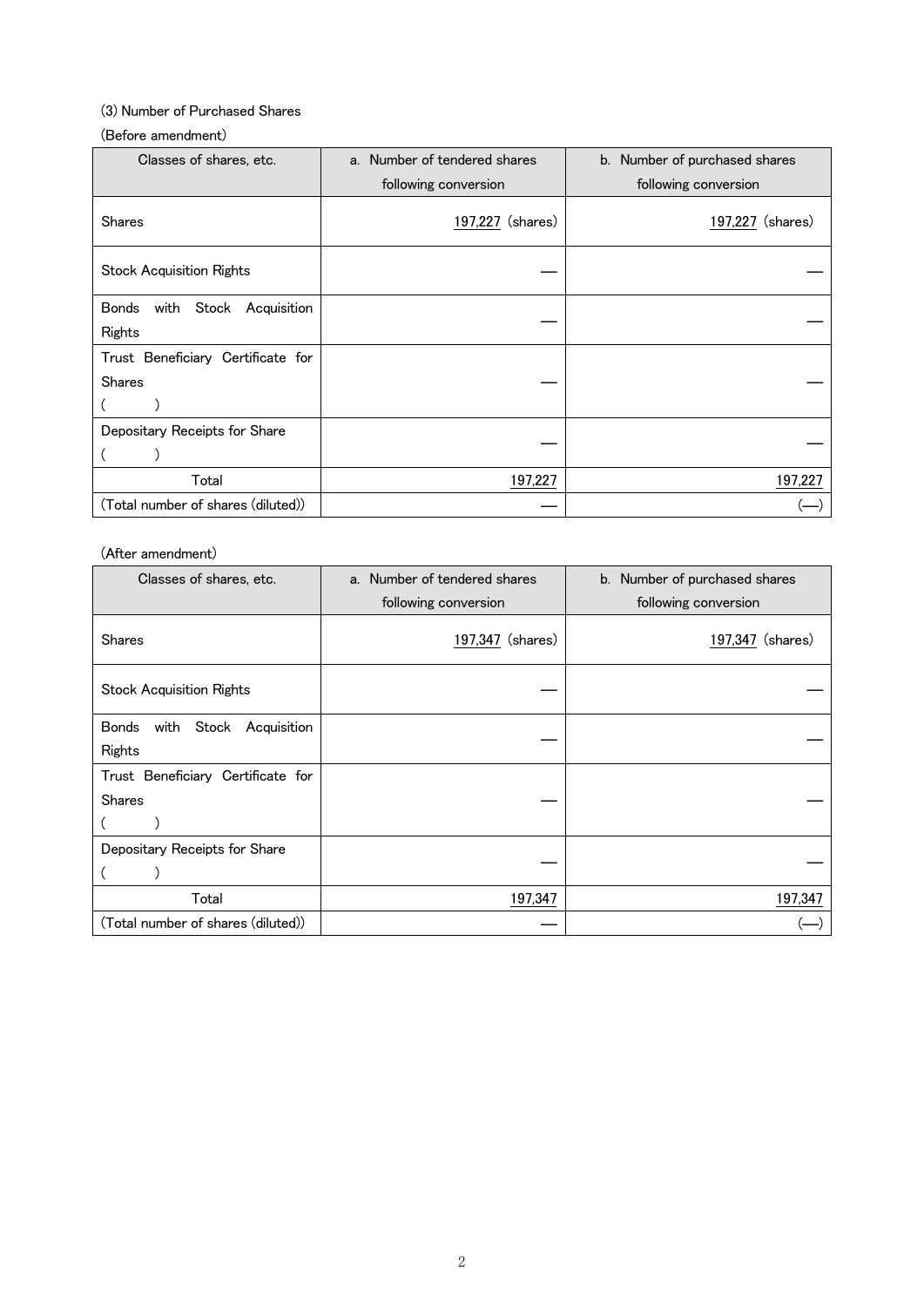(4) Ownership Percentage of Shares after the Tender Offer

## (Before amendment)

| <b>Number</b><br>of<br>Voting<br>Rights    |         |                                                      |
|--------------------------------------------|---------|------------------------------------------------------|
| Represented by Shares Owned by             |         | (Ownership Percentage of Shares prior to the Tender  |
| Tender Offeror prior to the Tender         |         | Offer: $-\%$ )                                       |
| Offer                                      |         |                                                      |
| <b>Number</b><br>of<br>Voting<br>Rights    |         |                                                      |
| Represented by Shares Owned by             | 4,599   | (Ownership Percentage of Shares prior to the Tender  |
| Specially Related Parties prior to         |         | Offer: 1.96%)                                        |
| the Tender Offer                           |         |                                                      |
| <b>Number</b><br>of<br>Voting<br>Rights    |         |                                                      |
| Represented by Shares Owned by             |         | (Ownership Percentage of Shares following the Tender |
| Tender Offeror following the Tender        | 197,227 | Offer: 83.96%)                                       |
| Offer                                      |         |                                                      |
| Number<br>of<br>Voting<br>Rights           |         |                                                      |
| Represented by Shares Owned by             | 2,250   | (Ownership Percentage of Shares following the Tender |
| Specially Related Parties following        |         | Offer: 0.96%)                                        |
| the Tender Offer                           |         |                                                      |
| Total Number of Voting Rights of           |         |                                                      |
| <b>Shareholders</b><br>of<br>the<br>Target | 233,743 |                                                      |
| Company                                    |         |                                                      |

### <Omitted>

### (After amendment)

| of<br>Voting<br>Number<br>Rights<br>Represented by Shares Owned by<br>Tender Offeror prior to the Tender<br>Offer                    |         | (Ownership Percentage of Shares prior to the Tender<br>Offer: $-\%$ )  |
|--------------------------------------------------------------------------------------------------------------------------------------|---------|------------------------------------------------------------------------|
| <b>Number</b><br>of<br>Voting<br>Rights<br>Represented by Shares Owned by<br>Specially Related Parties prior to<br>the Tender Offer  | 4,599   | (Ownership Percentage of Shares prior to the Tender<br>Offer: 1.96%)   |
| <b>Number</b><br>of<br>Rights<br>Voting<br>Represented by Shares Owned by<br>Tender Offeror following the Tender<br>Offer            | 197,347 | (Ownership Percentage of Shares following the Tender<br>Offer: 84.01%) |
| <b>Number</b><br>of<br>Voting<br>Rights<br>Represented by Shares Owned by<br>Specially Related Parties following<br>the Tender Offer | 2,250   | (Ownership Percentage of Shares following the Tender<br>Offer: 0.96%)  |
| Total Number of Voting Rights of<br><b>Shareholders</b><br>of<br>the<br>Target<br>Company                                            | 233,743 |                                                                        |

## <Omitted>